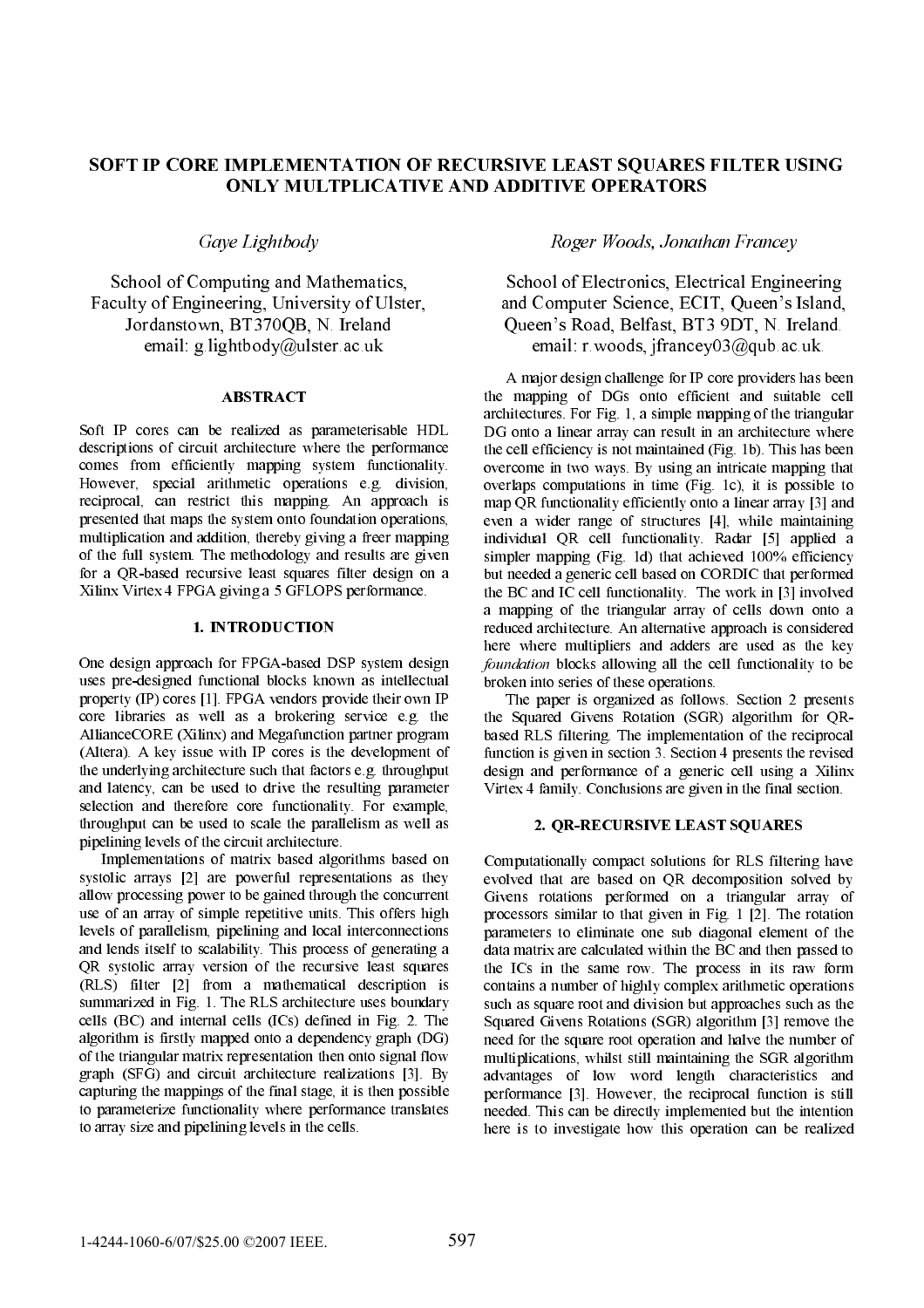

Fig. 1 Systolic array architecture design flow illustration for Recursive Least Squares filtering

using convergent division methods [6]. By breaking this into a series of multiplications and additions, we eliminate the key difference between the BC and IC cell and allow the possibility of a generic QR cell that can give the full functionality of RLS solved by QR decomposition.

#### 3. SQUARED GIVENS ROTATIONS

## 3.1. QR cells with complex arithmetic

The starting point for the generic QR cell is analysis of the BC and IC cells (Fig. 2). For applications such as adaptive beamforming [7], complex arithmetic is required to represent the spatial element to the filtering application. In addition, the performance requirements are such that floating-point arithmetic is desirable [3]. The SFGs for the complex SGR cells can be broken down into their real arithmetic components (as depicted in Fig. 4 for the IC).

#### 3.2. Reciprocal function

The key difference between the cells in Fig. 2 is the real reciprocal function in the BC which can be implemented by digit recurrence algorithms where digits are computed in a most significant bit first fashion. Typically,  $2n+1$  additions are needed (n is the word length) but this can be reduced to n by employing the non-restoring recurrence algorithm of the SRT division algorithm [8],[9], but these suffer from high latency and converge linearly to the quotient.



Fig. 2 Cell definitions for SGR QR algorithm

 On the other hand, functional iterative algorithms [6] employ multiplication as the fundamental operation and produce at least double the number of correct bits at each iteration. As the initial stages only retire a few bits, there has been a significant interest in approximation methods to determine the first few correct bits [10]. For example, if the first 7 bits of the quotient were found from a look up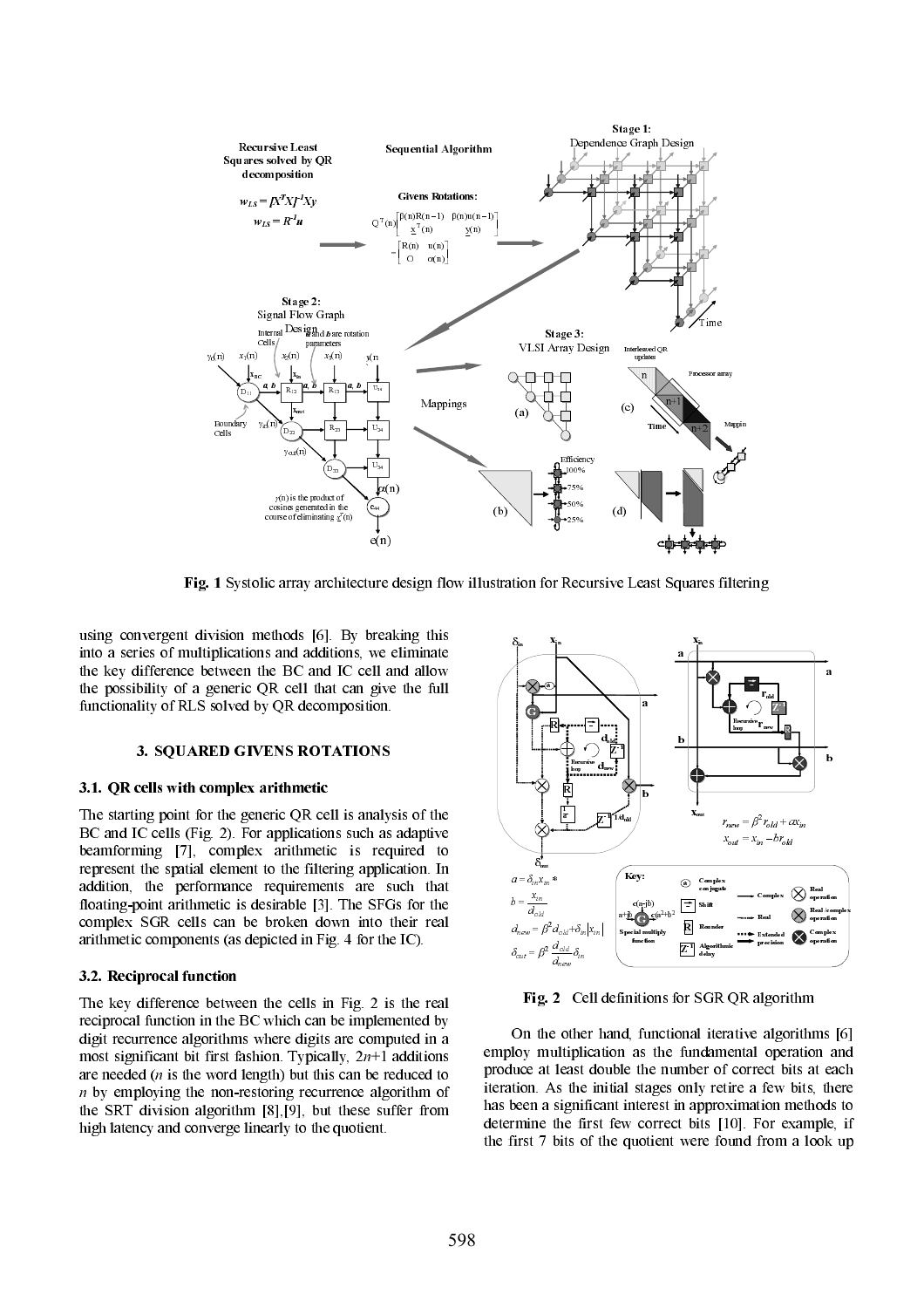table (LUT) then the number of iterations required to produce a result of 53 bit accuracy is reduced to 3. However, as the complexity of LUTs grows exponentially, i.e.  $2<sup>n</sup>$ , the LUT is only used to create the initial result and other iterations are computed using suitable hardware.

 Two techniques for functional iteration of division were considered, Newton Raphson and series convergence expansions. The series convergent reciprocal approach gives an algorithm with two separate series multiplications, one at the start and one at the end (Fig. 3(b)) and with the stages in between, performed by 2 parallel multiplications. The Newton Raphson iteration converges to the reciprocal and then for full division, it multiplies this by the dividend to calculate the quotient (Fig. 3(a)).

 In both methods, the iteration has 2 multiplications and a two's complement operation. However, the Newton Raphson multiplications are dependent whereas the series expansion method are not and can be carried out in parallel. Secondly, the Newton Raphson iteration is self checking in that any error in computing  $x_i$  can be corrected by the subsequent iteration, since all operations are dependent. For the series expansion, the result is computed as the product of independent terms and an error in one of them will not be corrected. To account for this, a few extra bits of precision [6], [10] are used. The circuits for the reciprocal and the complex multiplication and addition are applied to the QR filter to giving the revised IC (Fig. 4) and BC cells (Fig. 5).



(a) Newton Raphson (b) Series expansion

Fig. 3 Two stage reciprocal circuits

 For the QR, a range of mantissa word lengths typically 12 to 24 bits suffices, bringing the bit width up to the IEEE single precision floating point standard. With 3 to 6 bit LUT, a 12 to 24 bit result (respectively) can be obtained after only 2 iterations with the same being achieved in a single iteration for a 6 to 12 bit LUT. The arithmetic cores available from Northeastern University [11] are used.



Fig. 4 IC for the SGR QR algorithm



## 4. FPGA IMPLEMENTATION

 Table 1 gives Xilinx Virtex XC4VLX15 FPGA details for reciprocal options: a full 23-bit LUT giving 16-bit accuracy; a 10-bit and 6-bit LUT with the 1 stage. In each case, Synplify Pro v8.6.2 was used and optimized for speed with all available settings applied, such as retiming.

 Floating point implementation on FPGA has considerably clouded the classical method of using smaller LUT sizes and additional computation stages. This is